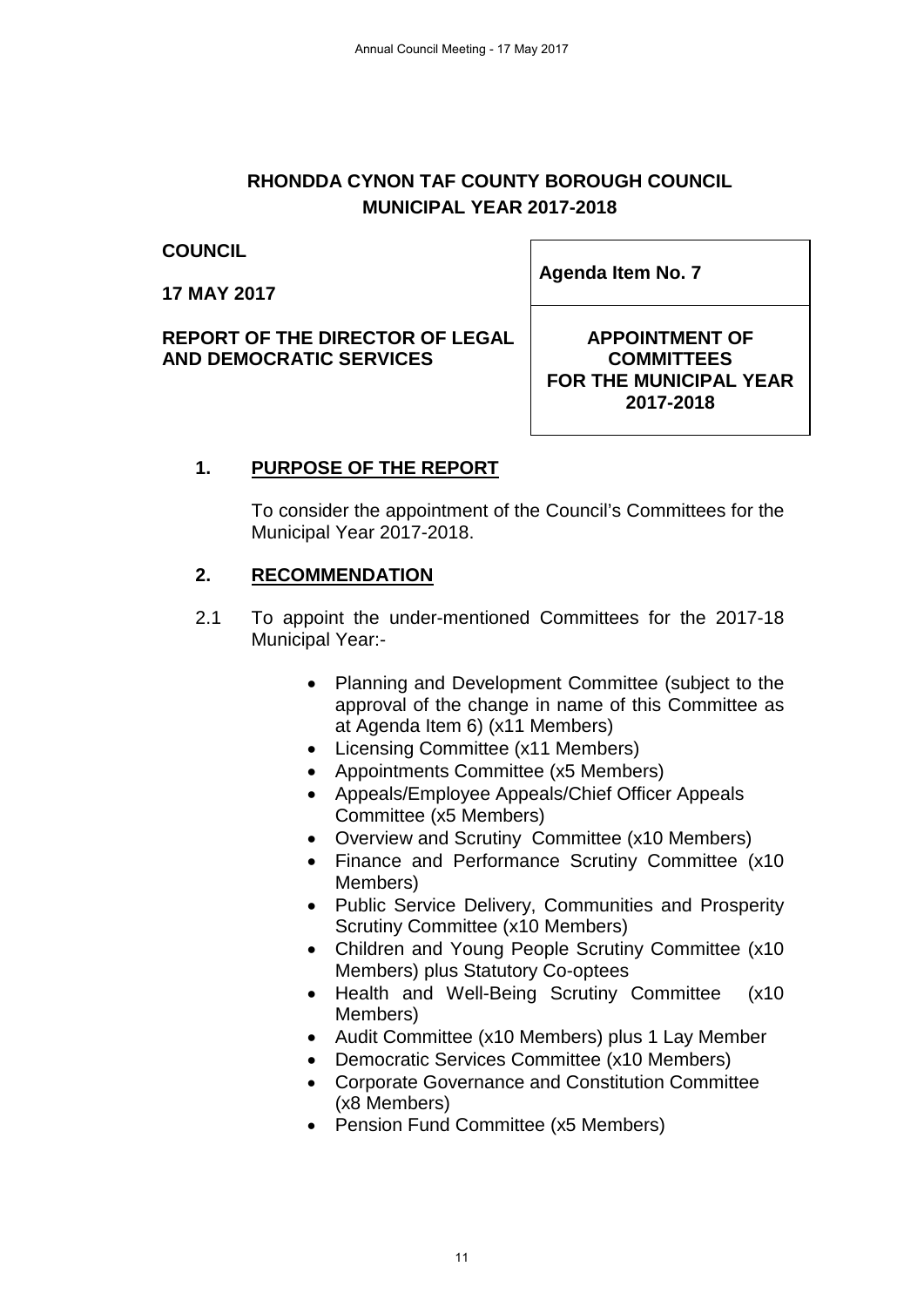2.2 To appoint x5 Members to the Cwm Taf Public Services Board Joint Overview and Scrutiny Committee, the Members of which are to be nominated from the Council's Overview and Scrutiny Committee.

# **3. APPOINTMENT OF COMMITTEES**

- 3.1 The Council is requested to consider the appointment of the following Committees for the 2017-18 municipal year: -
	- Planning and Development Committee (subject to the approval of the change in name of this Committee as at Agenda Item 6) (x11 Members)
	- Licensing Committee (x11 Members)
	- Appointments Committee (x5 Members)
	- Appeals/Employee Appeals/Chief Officer Appeals Committee (x5 Members)
	- Overview and Scrutiny Committee (x10 Members)
	- Finance and Performance Scrutiny Committee (x10 Members)
	- Public Service Delivery, Communities and Prosperity Scrutiny Committee (x10 Members)
	- Children and Young People Scrutiny Committee (x10 Members) plus Statutory Co-optees
	- Health and Well-Being Scrutiny Committee (x10 Members)
	- Audit Committee (x10 Members) plus 1 Lay Member
	- Democratic Services Committee (x10 Members)
	- Corporate Governance and Constitution Committee (x8 Members)
	- Pension Fund Committee (x5 Members)
- 3.2 To appoint x5 Members to the Cwm Taf Public Services Board Joint Overview and Scrutiny Committee, which are to be nominated from the membership of the Council's Overview and Scrutiny Committee.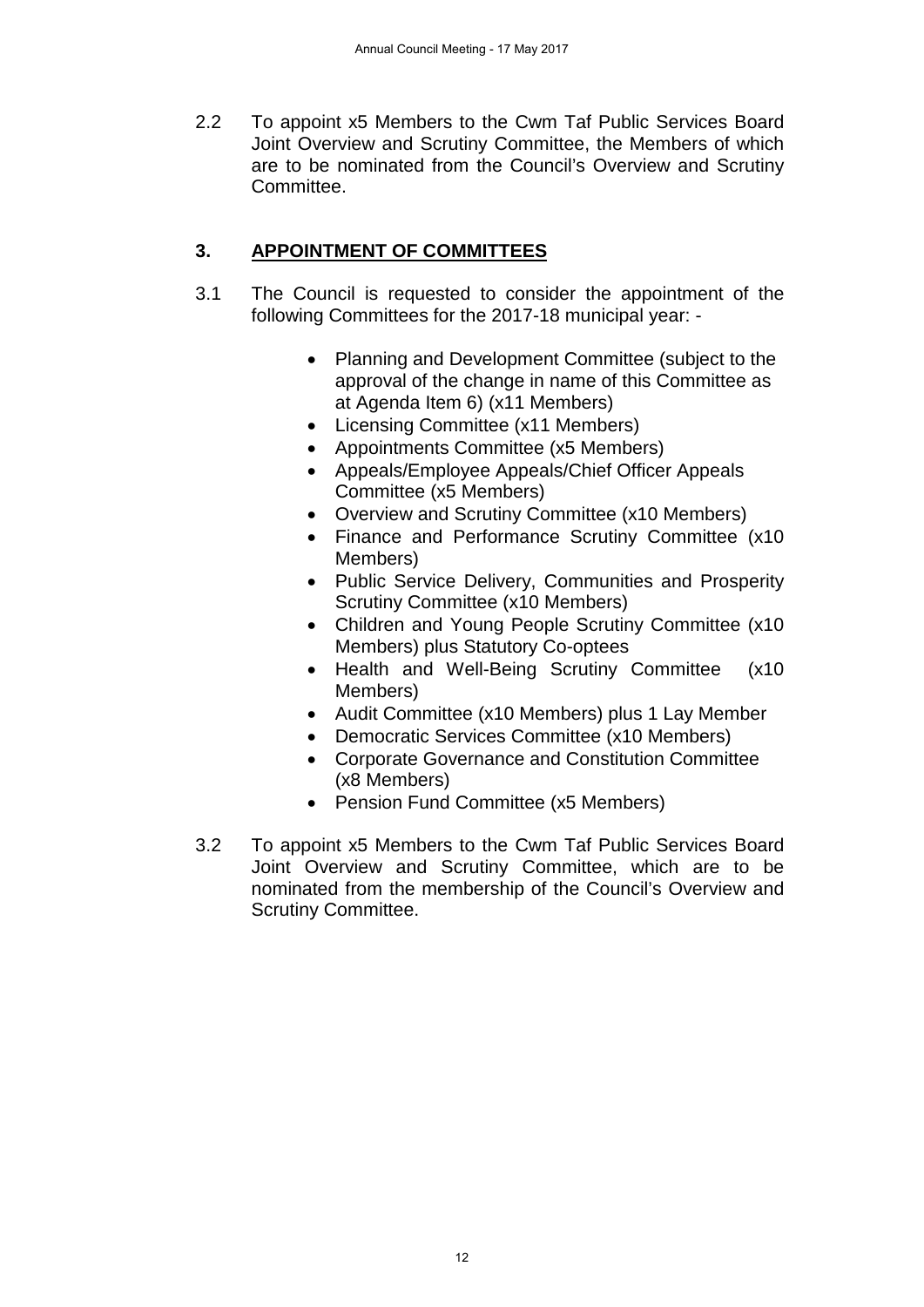### **LOCAL GOVERNMENT ACT 1972**

### **AS AMENDED BY**

## **THE LOCAL GOVERNMENT (ACCESS TO INFORMATION) ACT 1985**

## **RHONDDA CYNON TAF COUNTY BOROUGH COUNCIL**

# **COUNCIL**

# **17 MAY 2017**

# **REPORT OF THE DIRECTOR, LEGAL & DEMOCRATIC SERVICES**

### **Background Papers**

### **Appointment of Committees 2017-2018**

Freestanding Matter